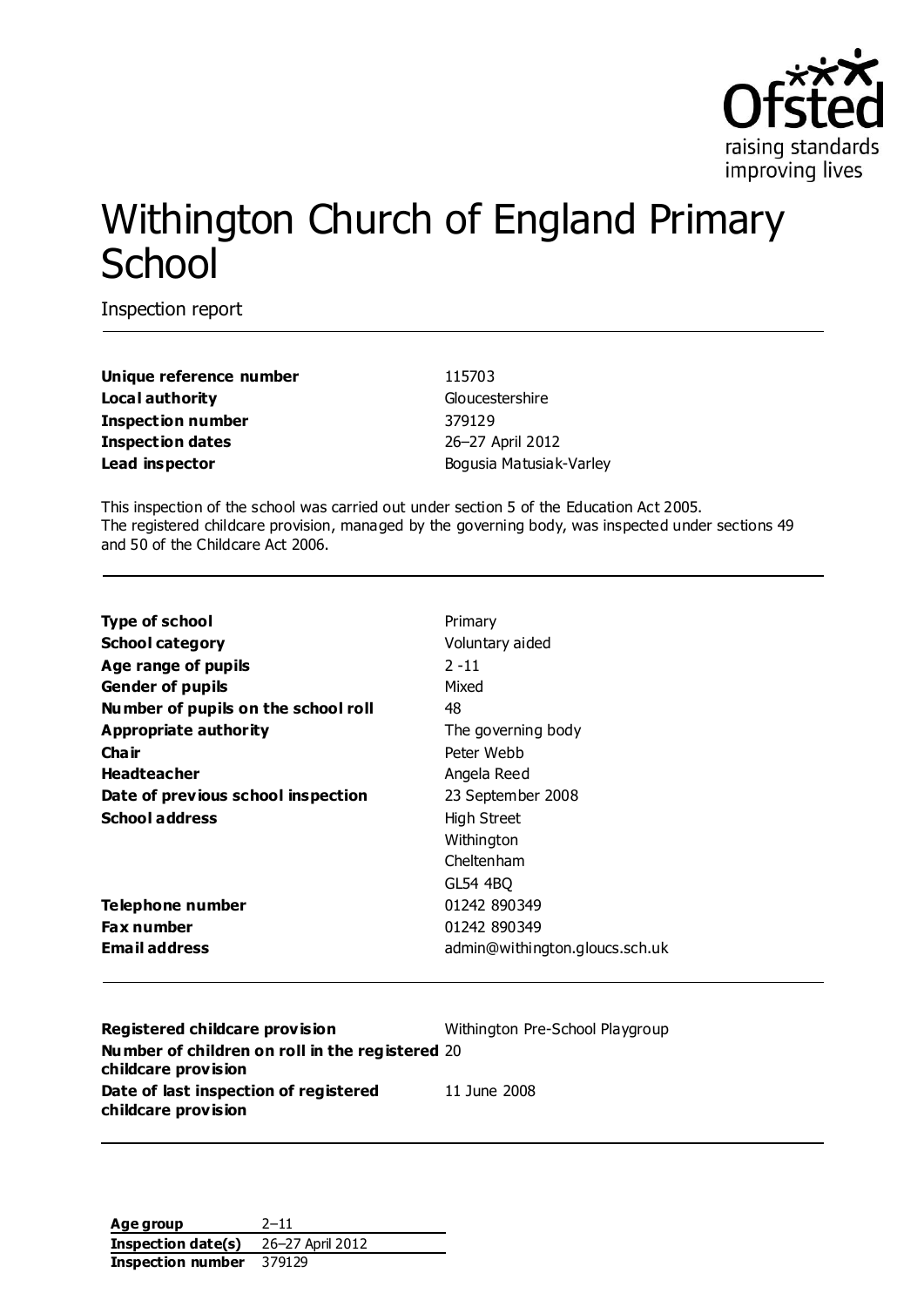

You can use Parent View to give Ofsted your opinion on your child's school. Ofsted will use the information parents and carers provide when deciding which schools to inspect and when.

You can also use Parent View to find out what other parents and carers think about schools in England. You can visit [www.parentview.ofsted.gov.uk,](http://www.parentview.ofsted.gov.uk/) or look for the link on the main Ofsted website: [www.ofsted.gov.uk](http://www.ofsted.gov.uk/)

The Office for Standards in Education, Children's Services and Skills (Ofsted) regulates and inspects to achieve excellence in the care of children and young people, and in education and skills for learners of all ages. It regulates and inspects childcare and children's social care, and inspects the Children and Family Court Advisory Support Service (Cafcass), schools, colleges, initial teacher training, work-based learning and skills training, adult and community learning, and education and training in prisons and other secure establishments. It assesses council children's services, and inspects services for looked after children, safeguarding and child protection.

Further copies of this report are obtainable from the school. Under the Education Act 2005, the school must provide a copy of this report free of charge to certain categories of people. A charge not exceeding the full cost of reproduction may be made for any other copies supplied.

If you would like a copy of this document in a different format, such as large print or Braille, please telephone 0300 123 4234, or email enquiries@ofsted.gov.uk.

You may copy all or parts of this document for non-commercial educational purposes, as long as you give details of the source and date of publication and do not alter the information in any way.

To receive regular email alerts about new publications, including survey reports and school inspection reports, please visit our website and go to 'Subscribe'.

Piccadilly Gate Store St **Manchester** M1 2WD

T: 0300 123 4234 Textphone: 0161 618 8524 E: enquiries@ofsted.gov.uk W: www.ofsted.gov.uk



© Crown copyright 2012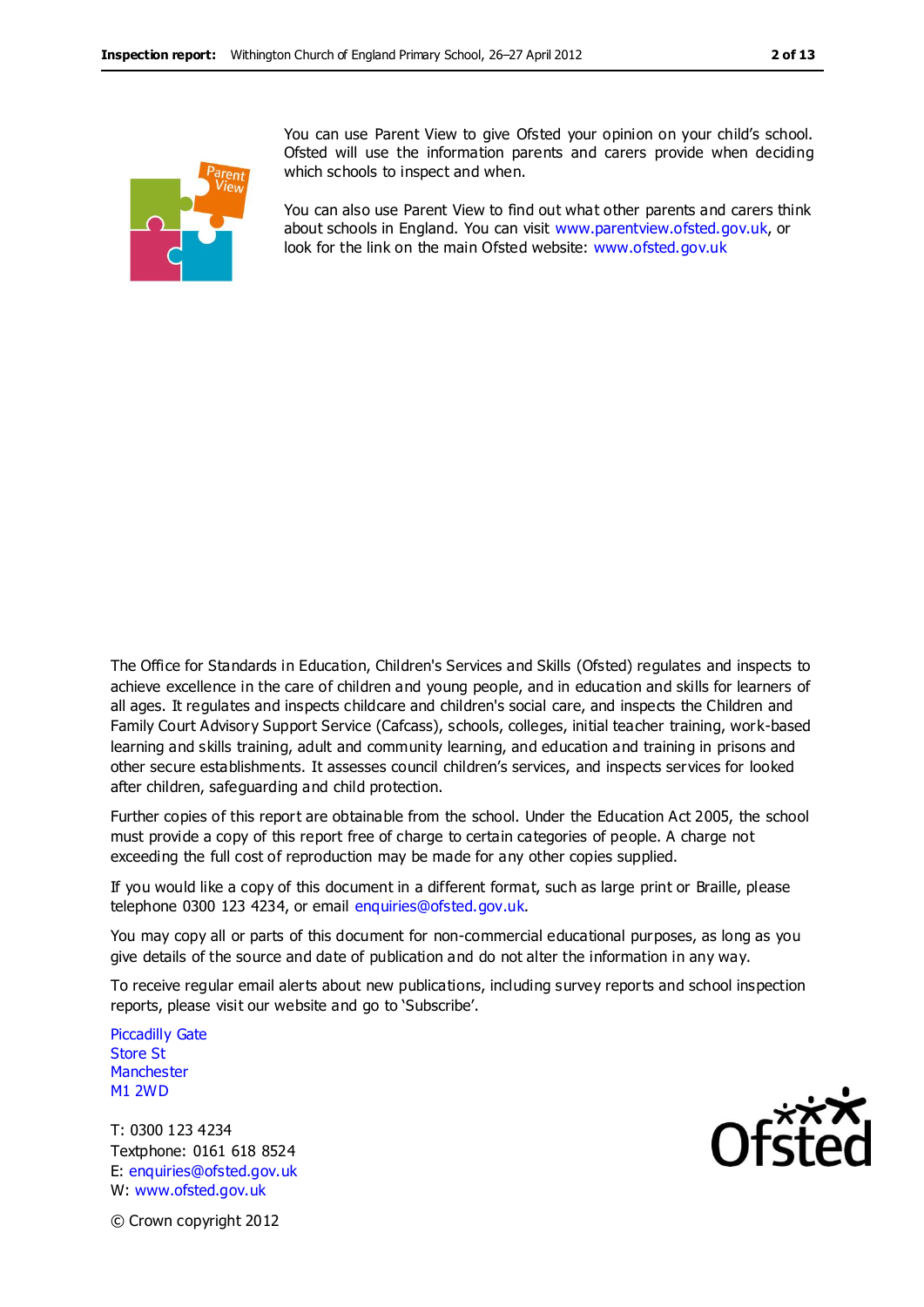# **Introduction**

Inspection team

Bogusia Matusiak-Varley Matusiak-Varley Additional inspector

This inspection was carried out with two days' notice. The inspector observed 12 lessons taught by five members of staff, all of which were joint observations with the headteacher. Meetings were held with parents, carers, members of the governing body, staff and groups of pupils. The inspector took account of the responses to the on-line Parent View survey in planning the inspection, observed the school's work, including the playgroup and the breakfast club, and looked at documentation relating to safeguarding, teachers' planning, assessment information and samples of pupils' work. Questionnaire returns from 19 parents and carers, 8 staff and 12 pupils were analysed.

# **Information about the school**

This is smaller than the average-sized primary school. The proportion of pupils known to be eligible for free school meals is above average. Almost all of the pupils are of White British origin. The proportion of pupils supported by school action plus or with a statement of special educational needs is above average. The number of pupils joining the school during the year is higher than usually found. Children in the Early Years Foundation Stage in the main school are taught alongside those from Years 1 and 2. Children in Years 3, 4, 5 and 6 are taught together in one class. The school does not meet the government's current floor standards, which set the minimum expectations for pupils' attainment and progress. The school has gained the Basic Skills Quality Mark, Bristol Standard Quality Improvement, International School Award (bronze), Activemark Healthy Schools Plus and Eco Schools Award.

The school operates a 20-place full-day care playgroup for children from the age of two and a breakfast club. Both of these are managed by the governing body. Currently, twenty-six children attend full or part time depending on parental requirements.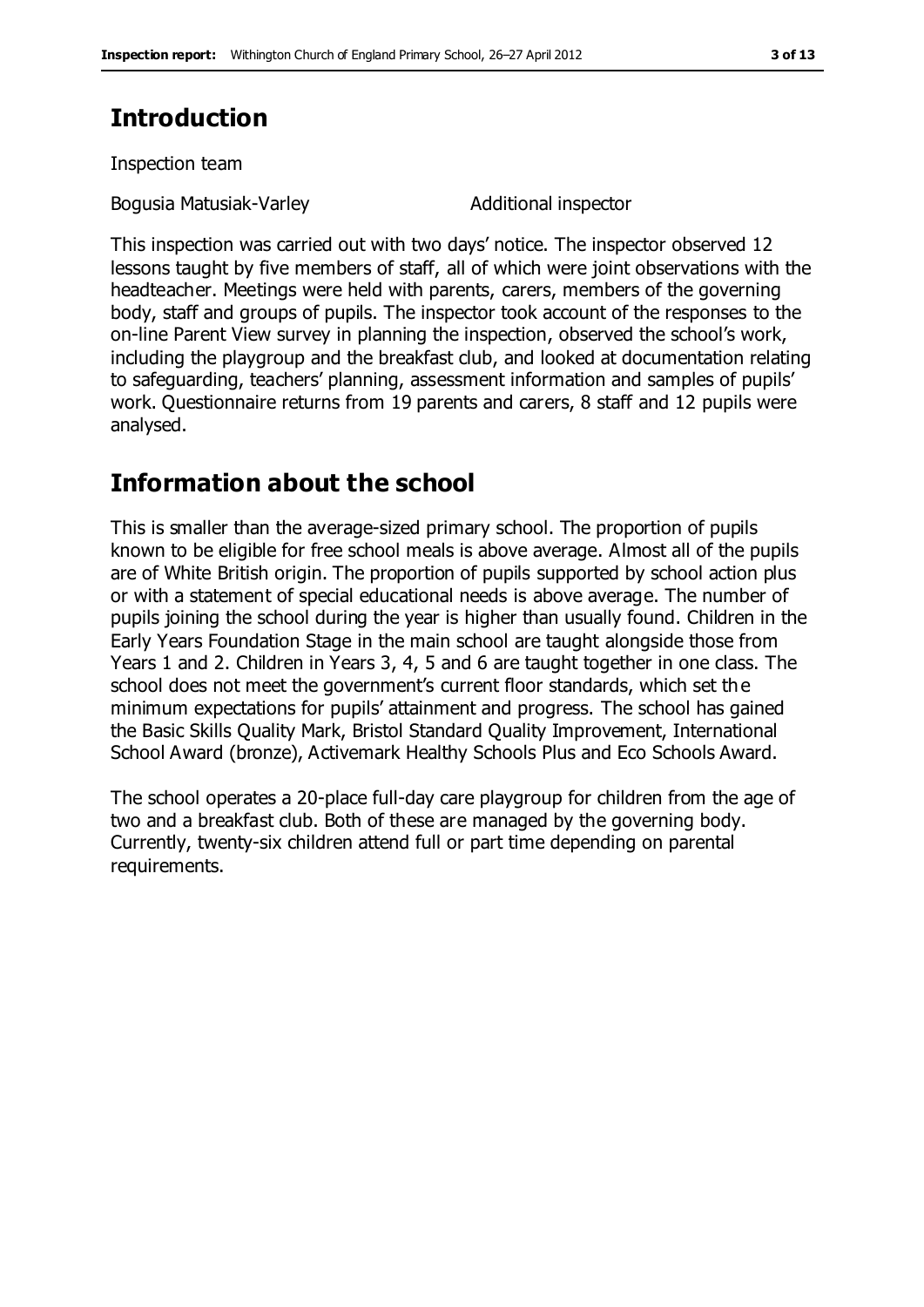# **Inspection judgements**

| <b>Overall effectiveness</b>     |  |
|----------------------------------|--|
|                                  |  |
| <b>Achievement of pupils</b>     |  |
| <b>Quality of teaching</b>       |  |
| Behaviour and safety of pupils   |  |
| <b>Leadership and management</b> |  |

### **Key findings**

- This is a good school where pupils flourish, both academically and socially. Pupils' attainment over time, according to national test results, varies because of the small number of pupils in Years 2 and 6 but is average overall. The school is not yet outstanding as pupils' progress in writing is lower than in other subjects. Pupils do not write enough in other subjects, the presentation of their written work is not consistently neat and children in the Reception class and in the playgroup are not encouraged sufficiently to 'mark make' in the outdoor learning environment.
- Pupils' achievement is good overall. Learning accelerates in the Key Stage 2 class where the pace of lessons increases. Pupils are also making good progress in mathematics. By the end of Year 2, pupils' attainment in reading is average and is above average by Year 6. However, some pupils occasionally struggle with understanding the meaning behind an author's choice of words.
- The learning and progress of children in the playgroup are good. Children's personal, social and emotional development, both in the playgroup and in the youngest class, is outstanding because of the care and support these children receive.
- The quality of teaching is good. Teachers have excellent relationships with the pupils and plan well to meet their needs. However, teachers' use of questioning in guided-reading activities is too focused on developing comprehension skills rather than extending their higher-order thinking skills.
- Attendance is high and pupils' behaviour and safety are outstanding because of excellent provision for their spiritual, moral, social and cultural development.
- The headteacher manages the performance of staff effectively and leads teaching well. She is supportive and monitors teaching thoroughly but there are too few opportunities for staff to see and share best practice.

### **What does the school need to do to improve further?**

**IMPROVE pupils' progress in writing by:**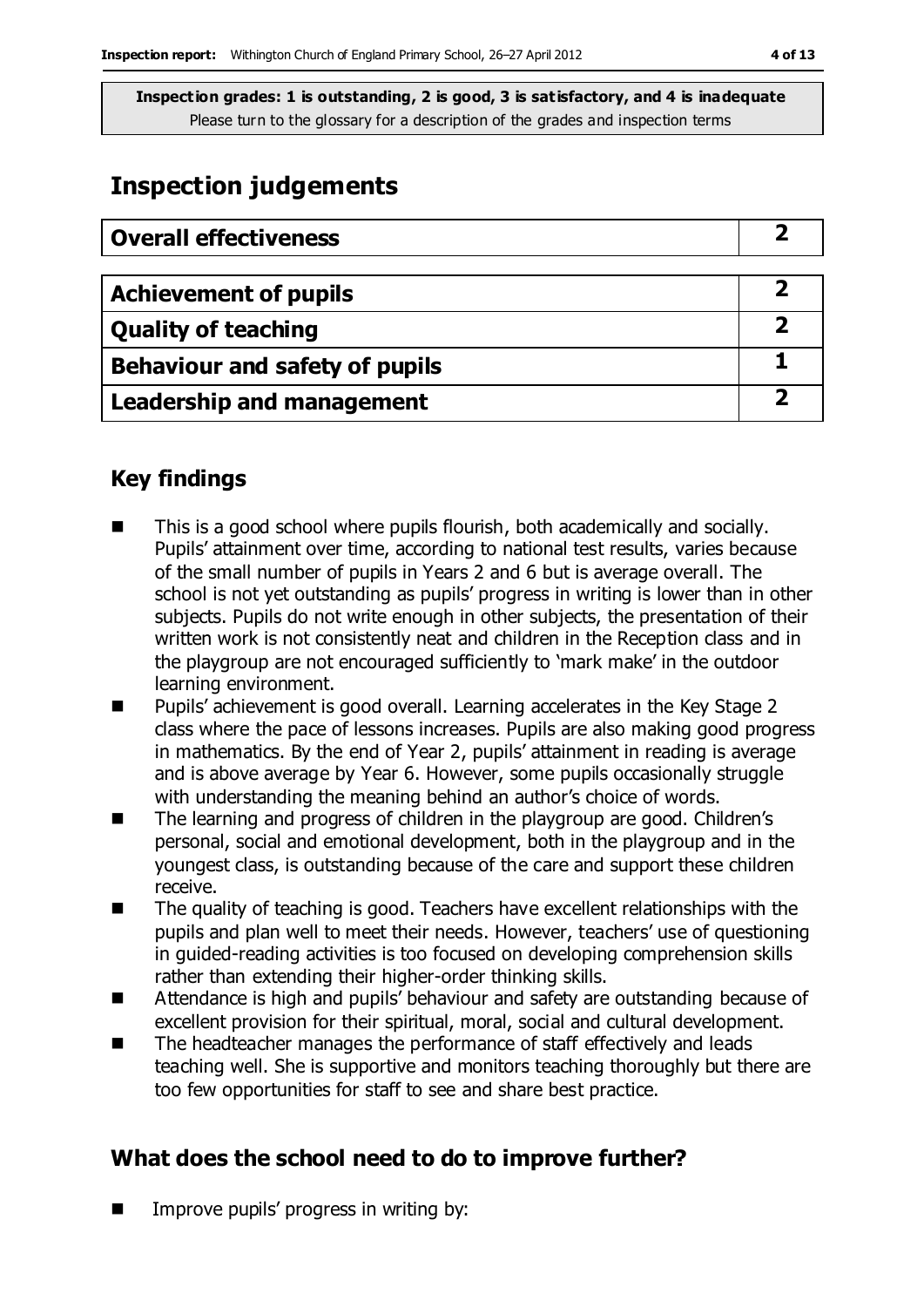- providing more opportunities for pupils to write extensively in all subjects
- ensuring that pupils' written work across the school is neatly presented in their exercise books
- encouraging children in the playgroup and in the Reception class to practise their early writing skills in the outdoor classroom.
- $\blacksquare$  Increase the proportion of outstanding teaching by:
	- ensuring that all staff have the opportunity to learn from the best practice in the school
	- developing teachers' questioning skills so pupils can gain a deeper  $\equiv$ understanding of the author's reasons for choosing specific words and phrases to create meaning.

#### **Main report**

#### **Achievement of pupils**

Parents are delighted with the good progress that their children make, a view that is supported by the inspection findings. Pupils in Key Stage 2 who have transferred from other schools said, 'This school has really helped me to learn. Teachers know my sticking points and help me through them.' Assessment records show that several pupils have improved their reading scores rapidly through the focused interventions they receive.

When children enter the Reception class attainment on entry is variable. In the past, very few were working at the expected levels for their age as not many children transferred from the playgroup. However, from low starting points, children make good progress and attain the levels expected in all areas of learning by the end of the Reception Year. They make outstanding progress in their personal, social and emotional development. Progress in writing varies as pupils do not write enough in other subjects. Attainment is also variable because of the high number of pupils who join the school in Key Stage 2, but overall it is broadly average. The school is very popular with parents whose children need a small-school environment to help them overcome their barriers to learning. By the time pupils leave, they have attained the skills needed to cope with the next stage of education, particularly in reading where their attainment is above average because of the good teaching of letter sounds and reading skills. Throughout the school, pupils enjoy reading and are frequent visitors to the 'snug' (library).

Pupils' attain average standards in mathematics by the time they leave school. They make good progress in mental mathematics because of the interventions put in to accelerate progress. Pupils have a good knowledge of calculations and can apply the four rules of number well.

Learning in lessons is good most of the time. Some outstanding examples of learning were observed in the Key Stage 2 class where pupils, working with partners,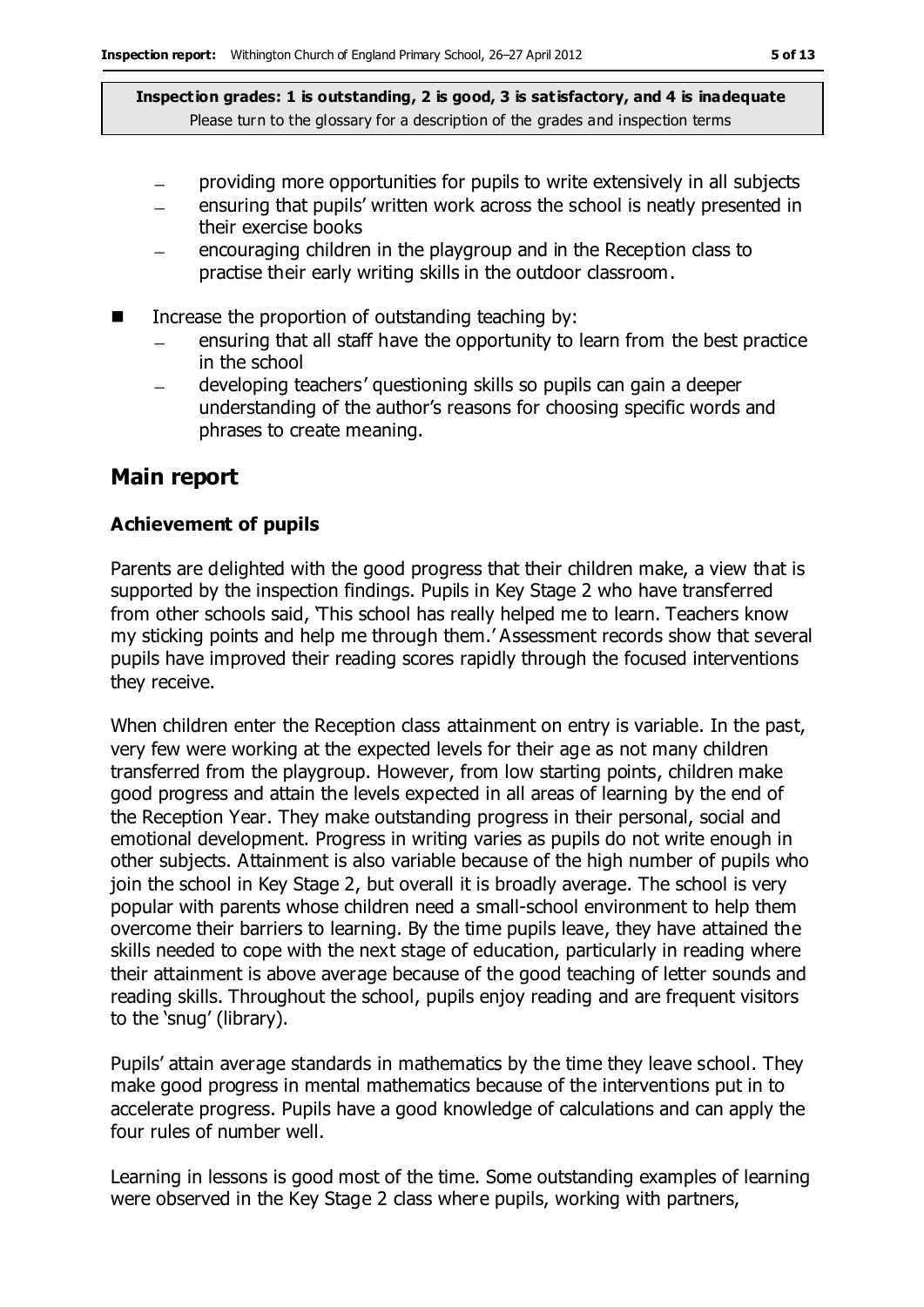improved their writing of adverts to entice visitors by looking closely at their choice of persuasive words. In mathematics, all groups of pupils rapidly understood how to multiply decimal numbers. Their improved progress in these 'thinking for ourselves' sessions is attributable to the teachers' and teaching assistants' excellent checking of understanding of mental strategies used to solve number problems. Pupils are expected to think like mathematicians and check that their calculations make sense.

Disabled pupils and those with special educational needs make good progress. Work is well matched to their needs and their confidence in learning improves through the good support they receive from well-trained teaching assistants. The reading scores of the youngest pupils improved rapidly because they consolidated what they had learned in lessons through well-chosen games. By Year 2, their attainment in reading is average and their skills is reading unfamiliar words are improving.

Pupils are challenged appropriately and, as a result, make good progress. Pupils who join the school during the year often have lower starting points than others. These starting points are quickly assessed, correct support given and consequently they catch up quickly and so make good progress.

#### **Quality of Teaching**

Parents are very pleased with the quality of teaching. 'Traditional values, caring and supportive staff who take their profession very seriously,' is how one parent described teaching at the school. Teaching is characterised by secure subject knowledge, well-informed support staff and meticulous planning by all staff, who are fully aware of their pupils' learning requirements. Classrooms buzz with excitement as pupils try to find solutions to tasks, such as defining the most scenic routes for visitors to take while visiting London for the Olympics. The teaching of reading is good, but in guided-reading activities, teachers' questions are not sufficiently focused on developing pupils' thinking skills.

Teaching is consistently good in the Key Stage 2 class but varies in its quality in the other class. Teaching is improving because of the headteacher's good monitoring of teaching and learning, with subsequent targets set for improvement. The teaching of disabled pupils and those with special educational needs is consistently good especially when they are taught by the capable teaching assistants. Several examples of outstanding teaching were seen with the older pupils, who made rapid progress because of the teacher's excellent time management.

In a good English lesson, the younger pupils were given the opportunity to role play characters from *Jack and the Beanstalk*. This contributed to their understanding of the relationship between Jack and the Giant. In an excellent mathematics lesson with older pupils, the teacher helped them to make excellent progress by modelling how to increase and decrease numbers mentally. Teachers introduce elements of spiritual, moral, social and cultural development well by encouraging pupils to cooperate with one another.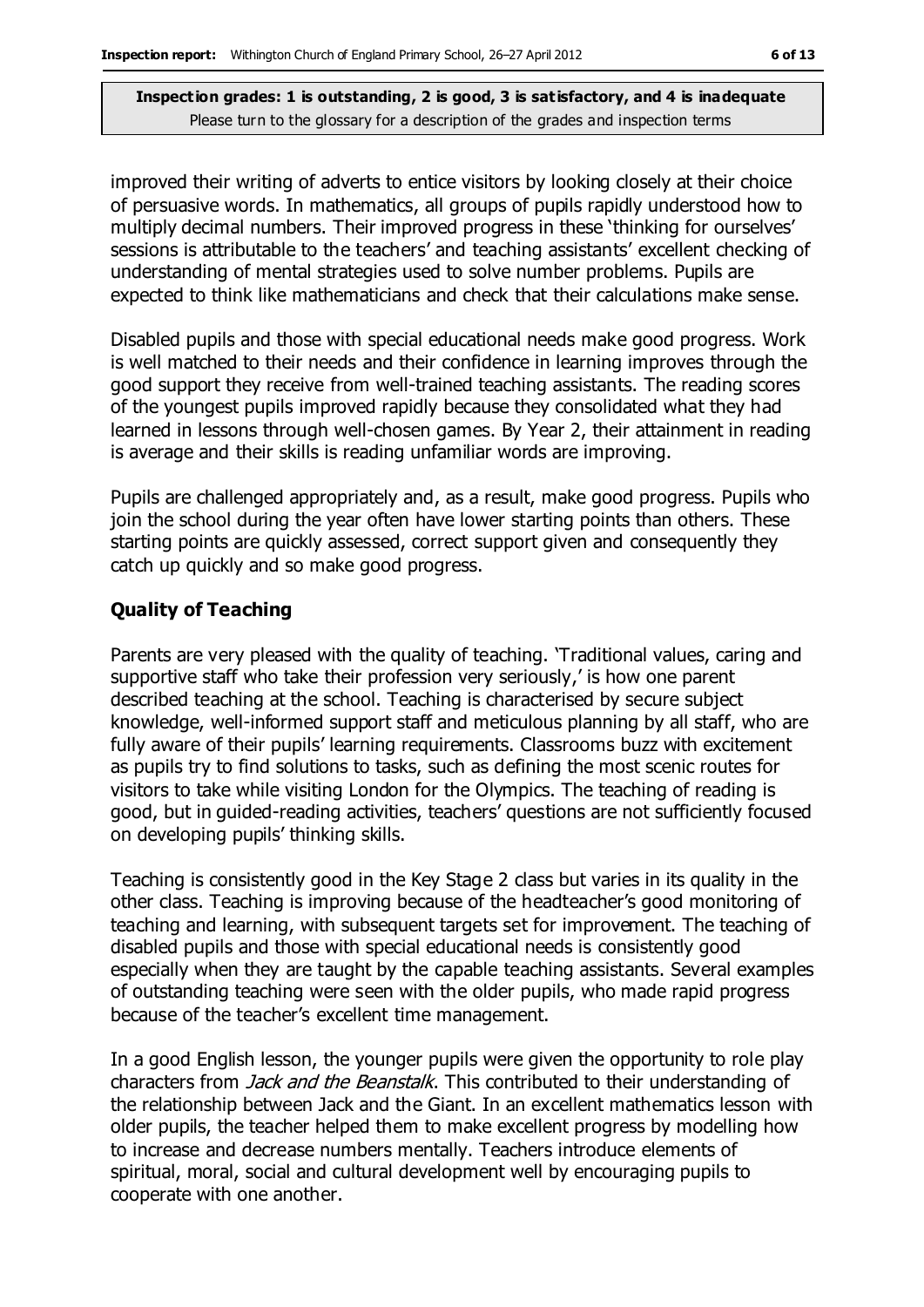Pupils love learning because they are taught how to learn. One parent said, 'My child transferred from another school. This school has helped and supported my child and restored her confidence.' The pupil in question is now a competent and confident learner.

#### **Behaviour and Safety**

Pupils have excellent attitudes to learning. They behave impeccably and love attending school, as shown by their high levels of attendance and punctuality. Breakfast club is well attended because pupils cannot wait to come and see their friends. As one delighted parent stated, 'My child loves school. The holidays are a nightmare as he is constantly asking when he can go back!' Pupils' outstanding behaviour over time is due to the emphasis placed on the school's values, encompassing 'the fruits of the spirit' (love, joy, peace, patience, kindness, goodness, faithfulness, gentleness and self-control), and the excellent opportunities to develop pupils' spiritual, moral, social and cultural understanding.

By Year 6, pupils are resilient learners who help others and readily accept responsibility around the school. Pupils are adamant that there is no bullying, cyber bullying, name calling or racist comments. Pupils are extremely polite, courteous and say that behaviour is excellent all of the time. They show great reverence in acts of collective worship and look after their friends well. The high emphasis on the teaching of bible stories resonates in pupils' everyday life. 'We help our friends just like the good Samaritan,' said one member of the school council. Pupils take delight in all activities and are developing their skills of leadership. For example, the early morning 'wake and shake' activity is led by them.

Parents consider behaviour and safety to be exemplary and inspection findings concur with their views. Pupils who have had behaviour issues in previous schools settle in quickly because of the high level of care and support they receive.

#### **Leadership and Management**

The headteacher, ably supported by the governing body, has improved the quality of education since the last inspection, demonstrating strong capacity for further improvement. Standards in mathematics in Key Stage 2 are rising because of good teaching. Attendance has improved and is now high and pupils are consistently punctual. The governing body fulfils its duties well, particularly in ensuring that there is equality of opportunity for all pupils. All pupils have access to range of learning opportunities offered and there are no undue variations in the progress made by different groups of pupils. The school is well maintained and safe because of the excellent emphasis placed on safe practices. The arrangements to keep pupils safe and to promote their behaviour are robust. All staff have received child protection training and the school's policies and procedures are meticulously documented. The school's self-evaluation is accurate and regular professional development for staff is focused on pupils' requirements, such as the importance of developing writing opportunities across the curriculum. Teachers make regular up-to-date checks of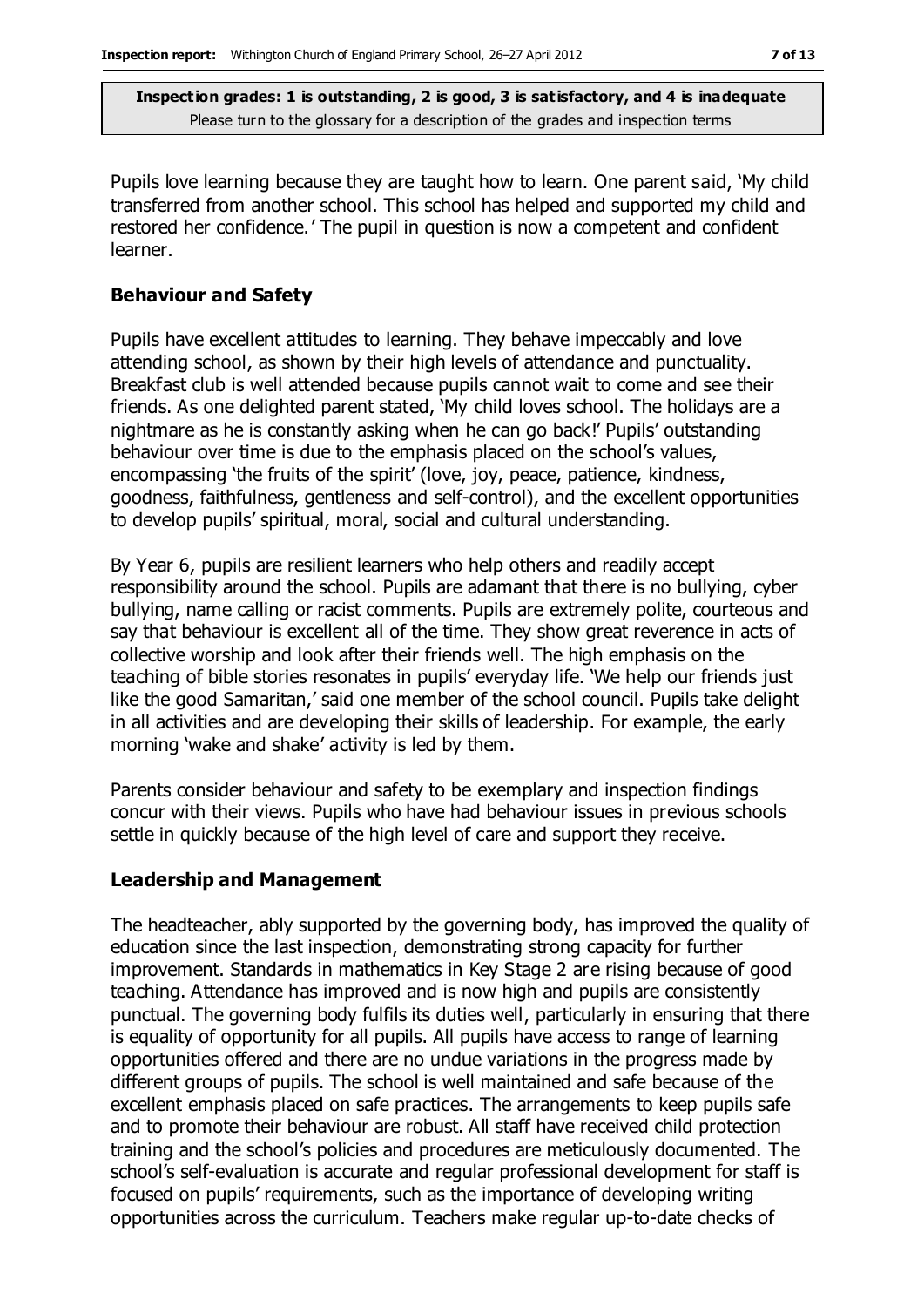pupils' progress and are held to account for any dips in attainment.

School development planning identifies all the right priorities and targets are reflected in the performance management of staff, which contributes significantly to improving the quality of teaching and learning. The good learning opportunities offered by a well-structured curriculum are supported by a good range of clubs and activities. The gardening club, run by one of the governors, is very popular and promotes a deep sense of care for the environment. The curriculum is broad, balanced and reflective of pupils' needs and promotes excellent opportunities for their spiritual, moral, social and cultural development. Pupils learn about other cultures, faiths and celebrations. Links are established with Germany and Africa so that comparisons of lifestyles can be made.

### **The Early Years Foundation Stage delivered in the registered childcare provision**

The on-site pre-school integrated care is registered for 20 two- to three-year-olds and operates daily from 8.00am to 4.00pm during term time only. The overall effectiveness of the Early Years Foundation Stage provision is good. Children join the playgroup at the age of two and usually remain there until they are old enough to join the Reception Year, both in other schools and in the main school. The pre-school playgroup is led well by a pre-school manager, headteacher and governors. Selfevaluation is good and the playgroup has been endorsed by the successful receipt of the Bristol Standards Quality improvement for birth to five. All staff are committed to providing equality of opportunity.

Arrangements for keeping children safe are good. Parents are very pleased that the uniqueness of each child is valued and that welfare arrangements are good. The introduction of 'WOW' cards creates a very strong relationship between home and school. Children's behaviour is exemplary. They get on very well with one another and make a positive contribution to the setting by valuing one another's differences.

Children's achievement is good. They make outstanding progress in their personal, social and emotional development because of the positive relationships and trust they have with staff. Provision for helping children achieve and enjoy learning is good. Children make good progress in acquiring an understanding of letters and sounds. They know about healthy eating, what they need to wear outdoors in cold weather and how to keep themselves safe.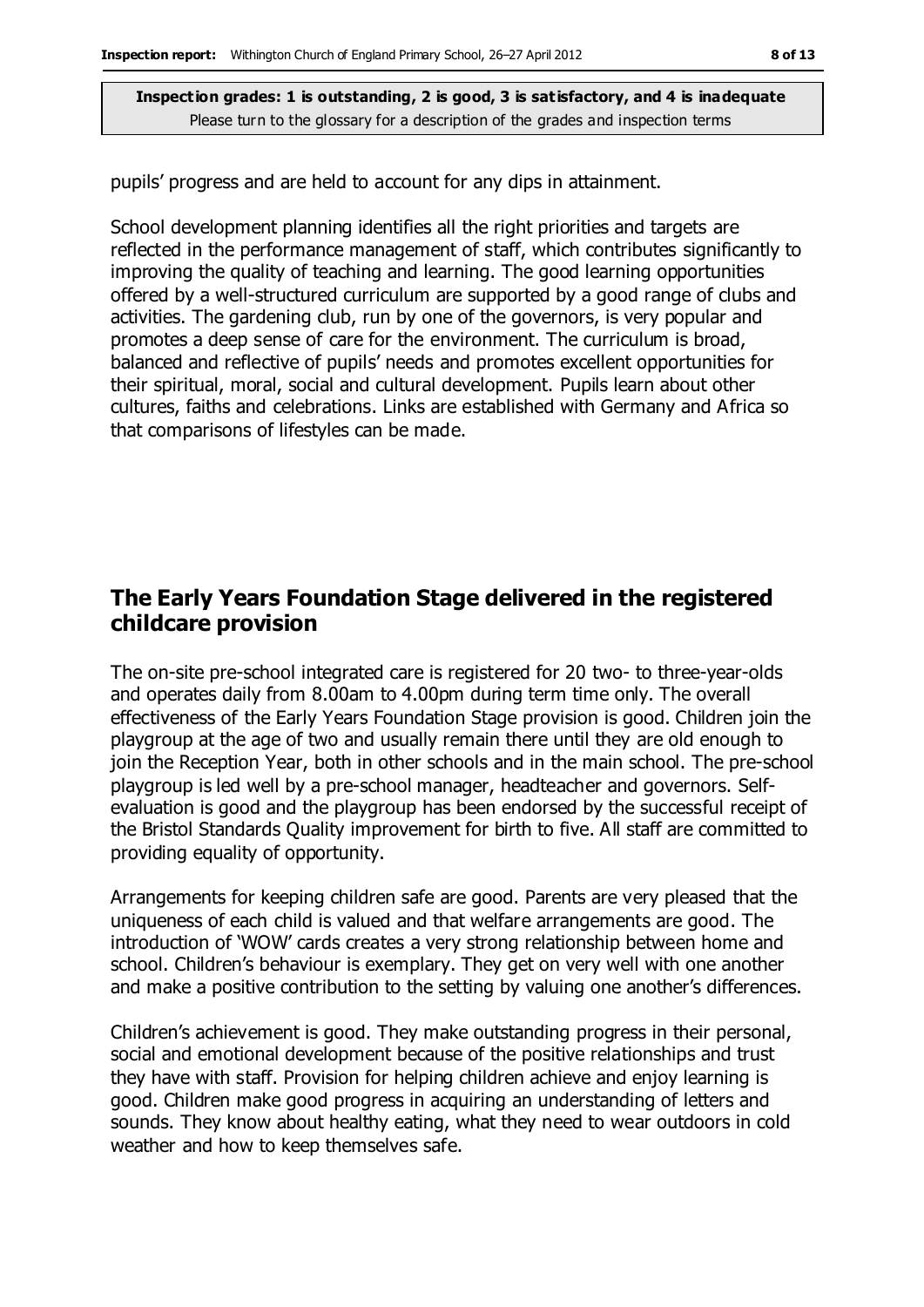Staff keep meticulous observations of children's learning and share this information with parents and carers. Children, including disabled children and those with special educational needs, show good improvement in all areas of learning. Children make good progress from low starting points and thoroughly enjoy learning.

These are the grades for the Early Years Foundation Stage of the registered childcare provision, inspected under sections 49 and 50 of the Childcare Act 2006

| Overall effectiveness of the Early Years Foundation Stage                                                          |  |
|--------------------------------------------------------------------------------------------------------------------|--|
| Taking into account:                                                                                               |  |
| Outcomes for children in the Early Years Foundation Stage                                                          |  |
| The quality of provision in the Early Years Foundation Stage                                                       |  |
| The effectiveness of leadership and management of the Early Years Foundation<br>Stage for the registered provision |  |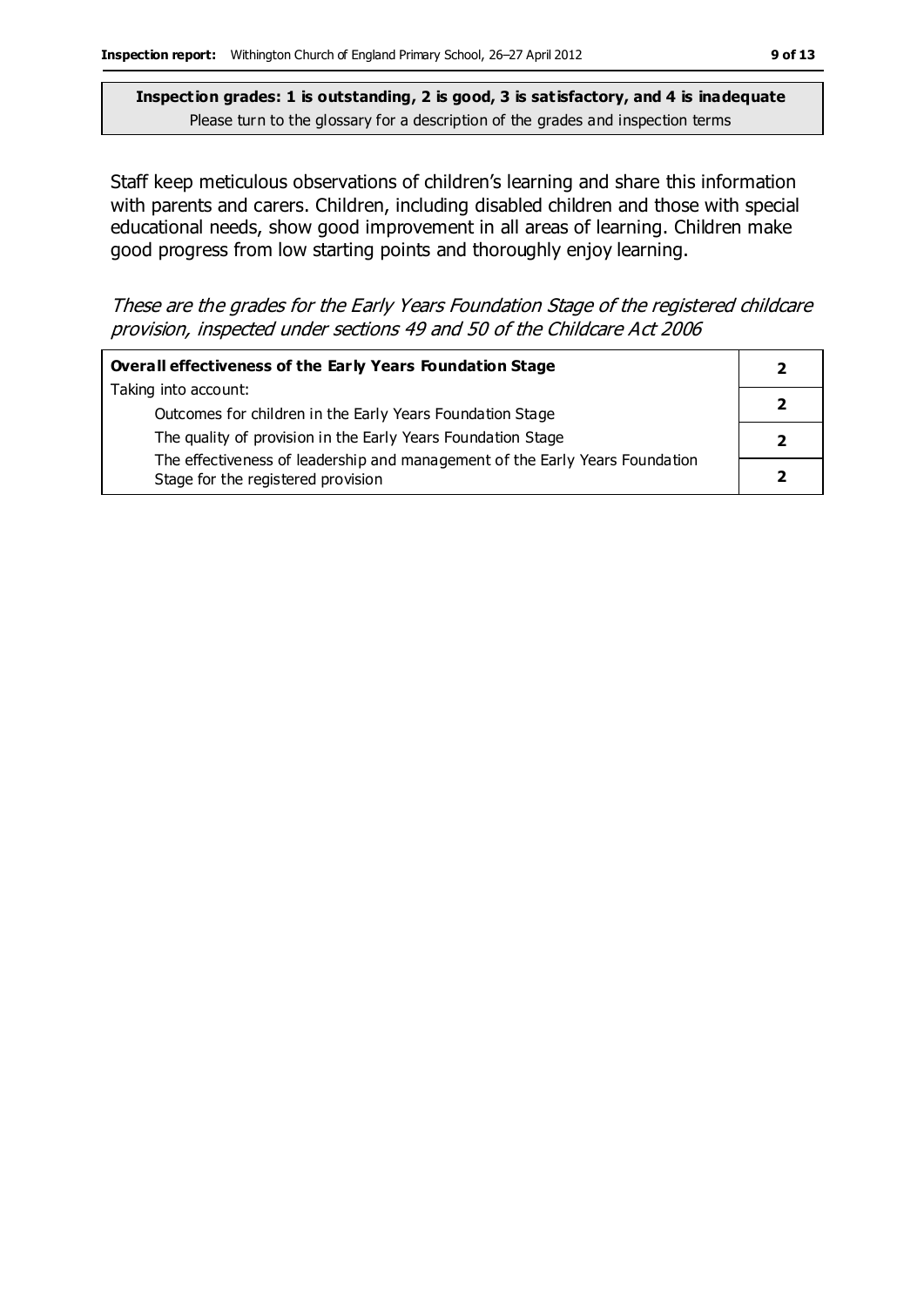# **Glossary**

### **What inspection judgements mean**

| <b>Grade</b> | <b>Judgement</b> | <b>Description</b>                                                                                                                                                                                                  |
|--------------|------------------|---------------------------------------------------------------------------------------------------------------------------------------------------------------------------------------------------------------------|
| Grade 1      | Outstanding      | These features are highly effective. An outstanding<br>school provides exceptionally well for all its pupils' needs.                                                                                                |
| Grade 2      | Good             | These are very positive features of a school. A school                                                                                                                                                              |
|              |                  | that is good is serving its pupils well.                                                                                                                                                                            |
| Grade 3      | Satisfactory     | These features are of reasonable quality. A satisfactory                                                                                                                                                            |
|              |                  | school is providing adequately for its pupils.                                                                                                                                                                      |
| Grade 4      | Inadequate       | These features are not of an acceptable standard. An<br>inadequate school needs to make significant<br>improvement in order to meet the needs of its pupils.<br>Ofsted inspectors will make further visits until it |
|              |                  | improves.                                                                                                                                                                                                           |

### **Overall effectiveness of schools**

|                         | Overall effectiveness judgement (percentage of schools) |      |                     |                   |
|-------------------------|---------------------------------------------------------|------|---------------------|-------------------|
| <b>Type of school</b>   | <b>Outstanding</b>                                      | Good | <b>Satisfactory</b> | <b>Inadequate</b> |
| Nursery schools         | 54                                                      | 42   |                     |                   |
| Primary schools         | 14                                                      | 49   | 32                  |                   |
| Secondary<br>schools    | 20                                                      | 39   | 34                  |                   |
| Special schools         | 33                                                      | 45   | 20                  |                   |
| Pupil referral<br>units |                                                         | 55   | 28                  |                   |
| All schools             | 16                                                      | 47   | 31                  |                   |

New school inspection arrangements have been introduced from 1 January 2012. This means that inspectors make judgements that were not made previously.

The data in the table above are for the period 1 September to 31 December 2011 and represent judgements that were made under the school inspection arrangements that were introduced on 1 September 2009. These data are consistent with the latest published official statistics about maintained school inspection outcomes (see [www.ofsted.gov.uk\)](http://www.ofsted.gov.uk/).

The sample of schools inspected during 2010/11 was not representative of all schools nationally, as weaker schools are inspected more frequently than good or outstanding schools.

Primary schools include primary academy converters. Secondary schools include secondary academy converters, sponsor-led academies and city technology colleges. Special schools include special academy converters and non-maintained special schools.

Percentages are rounded and do not always add exactly to 100.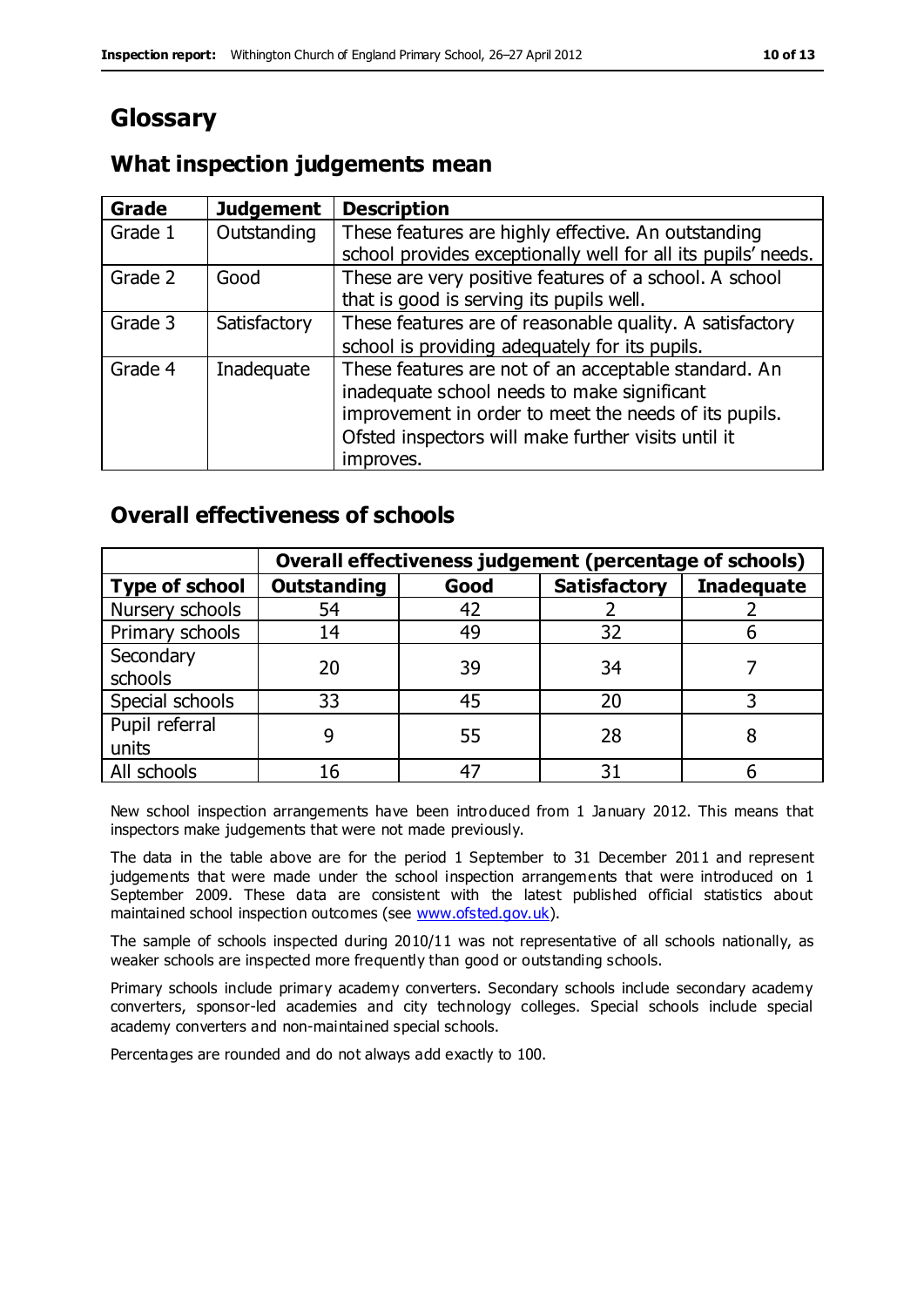# **Common terminology used by inspectors**

| Achievement:                  | the progress and success of a pupil in their<br>learning and development taking account of their<br>attainment.                                                                                                        |
|-------------------------------|------------------------------------------------------------------------------------------------------------------------------------------------------------------------------------------------------------------------|
| Attainment:                   | the standard of the pupils' work shown by test and<br>examination results and in lessons.                                                                                                                              |
| Attendance                    | the regular attendance of pupils at school and in<br>lessons, taking into account the school's efforts to<br>encourage good attendance.                                                                                |
| Behaviour                     | how well pupils behave in lessons, with emphasis<br>on their attitude to learning. Pupils' punctuality to<br>lessons and their conduct around the school.                                                              |
| Capacity to improve:          | the proven ability of the school to continue<br>improving based on its self-evaluation and what<br>the school has accomplished so far and on the<br>quality of its systems to maintain improvement.                    |
| Leadership and management:    | the contribution of all the staff with responsibilities,<br>not just the governors and headteacher, to<br>identifying priorities, directing and motivating staff<br>and running the school.                            |
| Learning:                     | how well pupils acquire knowledge, develop their<br>understanding, learn and practise skills and are<br>developing their competence as learners.                                                                       |
| <b>Overall effectiveness:</b> | inspectors form a judgement on a school's overall<br>effectiveness based on the findings from their<br>inspection of the school.                                                                                       |
| Progress:                     | the rate at which pupils are learning in lessons and<br>over longer periods of time. It is often measured<br>by comparing the pupils' attainment at the end of a<br>key stage with their attainment when they started. |
| Safety                        | how safe pupils are in school, including in lessons;<br>and their understanding of risks. Pupils' freedom<br>from bullying and harassment. How well the school<br>promotes safety, for example e-learning.             |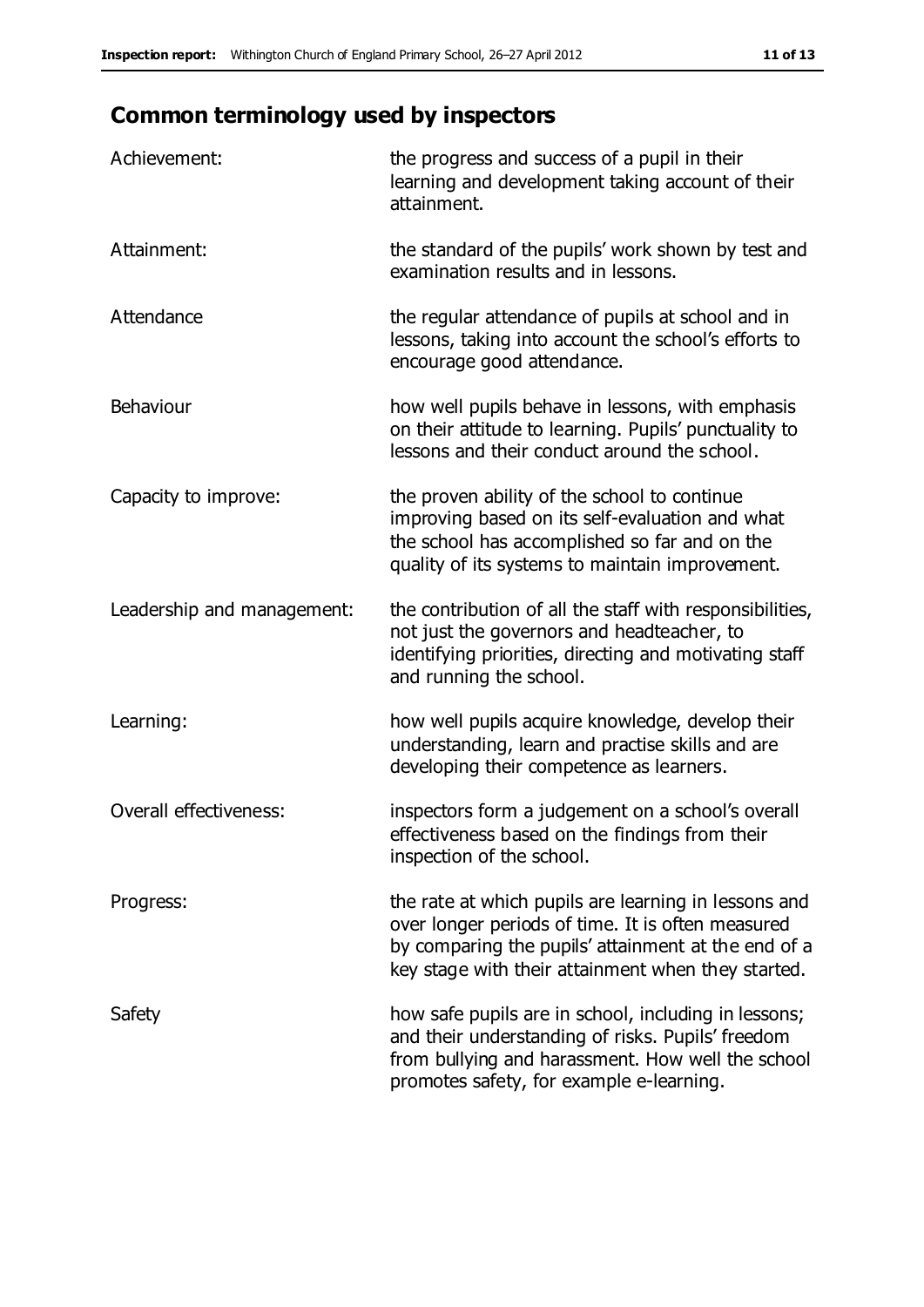#### **This letter is provided for the school, parents and carers to share with their children. It describes Ofsted's main findings from the inspection of their school.**

1 May 2012

Dear Pupils

#### **Inspection of Withington Church of England Primary School, Cheltenham, GL54 4BQ**

Thank you for the warm welcome you gave me when I visited your school and thank you for taking the time to tell me, both in discussions and through your questionnaires, how much you enjoy learning and how much you respect and like your teachers. I found that your school gives you a good quality of education.

These are some of the things that I liked most.

- You achieve well in lessons because of the hard work and commitment you put in.
- You are polite, exceptionally well behaved and friendly, and are good ambassadors for your school.
- Your attendance is high, you are punctual and show positive attitudes to learning.
- You are safe in school and get on very well with all of your friends.
- Your teachers take good care of you and teach you well.
- Your headteacher leads the whole school community well and is committed to improving the standard of learning within the school.
- You understand and respond to your school's values very well.

We have asked your headteacher, staff and governing body to do the following things to make the school even better.

- Make sure that you make faster progress in your writing by giving you more opportunities to write in different subjects. You can help by ensuring that your written work is neatly presented.
- **E** Ensure that teachers observe one another to learn from the best practice.
- **Provide more opportunities for the youngest pupils to write more in the outside** classroom.

All of you can help by always doing your very best and continuing to behave well.

I wish you all the very best for the future.

Yours sincerely

Bogusia Matusiak-Varley Lead inspector